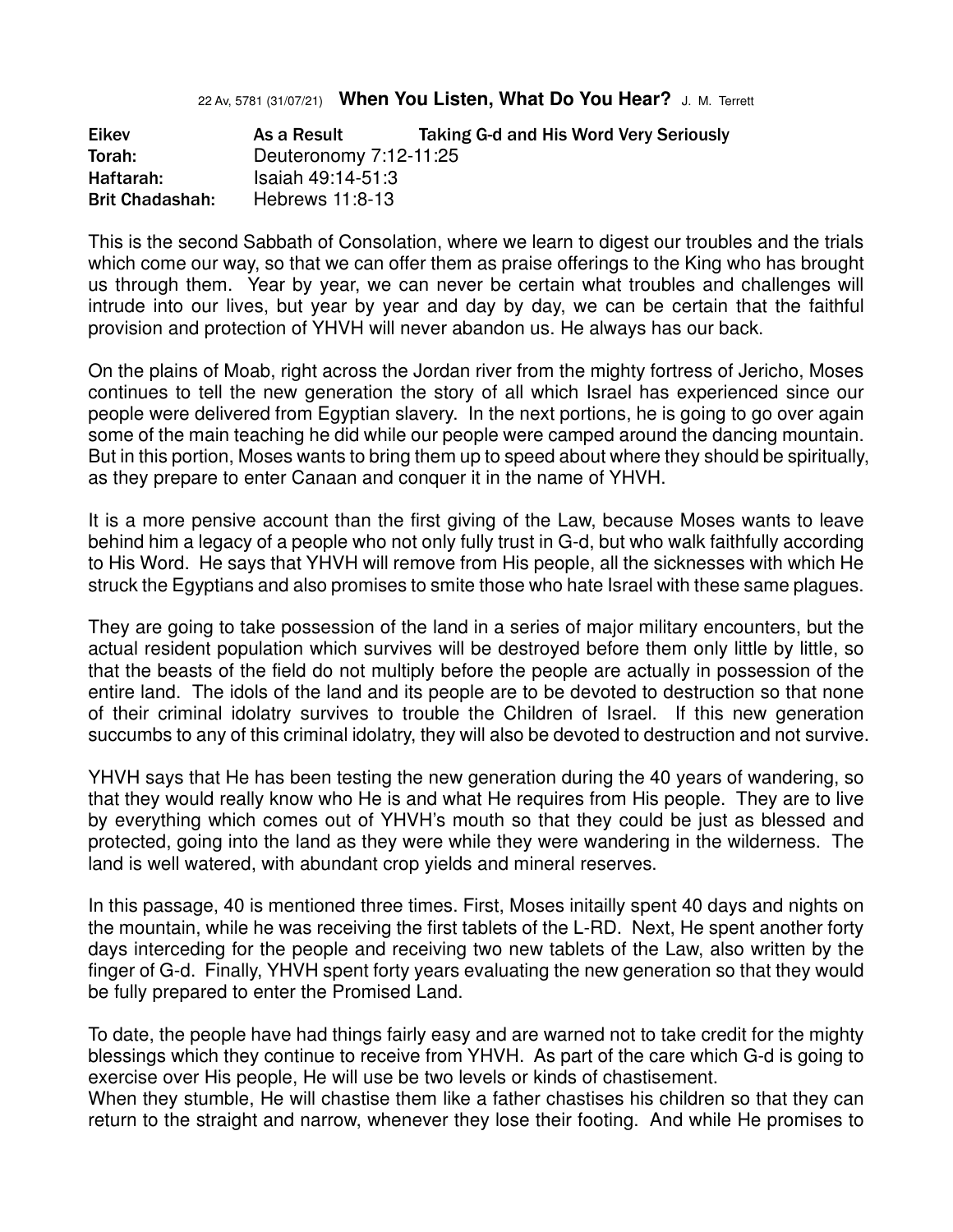never totally abandon His people, if they wander into criminal idolatry, they will perish and be driven out of the land, just as surely as the pagan nations whose land they are about to acquire.

They will face incredible, gigantic foes, and YHVH will drive these before His people like a devouring fire. This will not be because of this generation's current righteousness, but it will be a confirmation of the promises which were made to Abraham, Isaac and Jacob. He reminds them how persistently even this generation was rebellious, likely because of the evil example of the preceding generation. When he came down the mountain and witnessed the people practising sexual acts of criminal idolatry, in great anger, Moses smashed the first copy of the Ten Sacred Words.

His second forty days on the mountain were to intercede for the people and get a second set of tablets, which were also inscribed by the finger of G-d. G-d was also angry enough with Aaron to kill him because he caved in so easily to the people's return to paganism. When Moses received the new tablets of the Law, he also fashioned a temporary wooden ark to house the tablets of the Law until the permanent ark was fashioned.

The Talmud takes several flights of fancy about what became of this ark. Some say it eventually housed the broken tablets of the Law and was carried into battle whenever the people went to war. We are not told what happened to this temporary ark, but it contained the new tablets of the Law and not the shattered pieces of the previous tablets.

After mentioning that the Ten sacred words were written on the new tablets, Moses jumps ahead to the death of Aaron, who is then succeeded by Eleazar. He just wanted to finish Aaron's story and remind the people that there is no favouritism before YHVH. He responds to our responses so that His redemptive purposes can be fulfilled. He mentions that after they had received the first set of instructions, which he is reviewing for them, they were told to begin their journey to the Promised Land. The wilderness wandering is mentioned sparsely because the people have hopefully learned their lesson.

Moses declares the YHVH owns both the visible Heavens and those invisible ones above the visible ones. He is the L-rd of lords and the G-d of gods and He is our glory. They were called to avoid rebellion so that they would have the strength to possess the land. Obedience gives us strength and causes His abundant blessings to be showered on us.

The people are reminded of their need to surround themselves with the symbols or prompts of G-d's Word so that there is no part of their lives where total obedience does not exist. Our lives need to be saturated with His Word. In a state of blessing, born of obedience, the passage ends with some pretty powerful expressions of YHVH's mighty provision. Their days in the land will be like the days of the Heavens above, which are endless.

They will be granted every place where they set foot and no enemy will be able to stand before them as YHVH fills the land with fear wherever His people appear. As we learn to walk according to His Word, there is nothing nor anyone who can stand in our way or thwart any of His purposes in our lives.

## Sermon: **When You listen, what do you hear?**

This morning, I want to share insights with you from the first phrase of the Shema: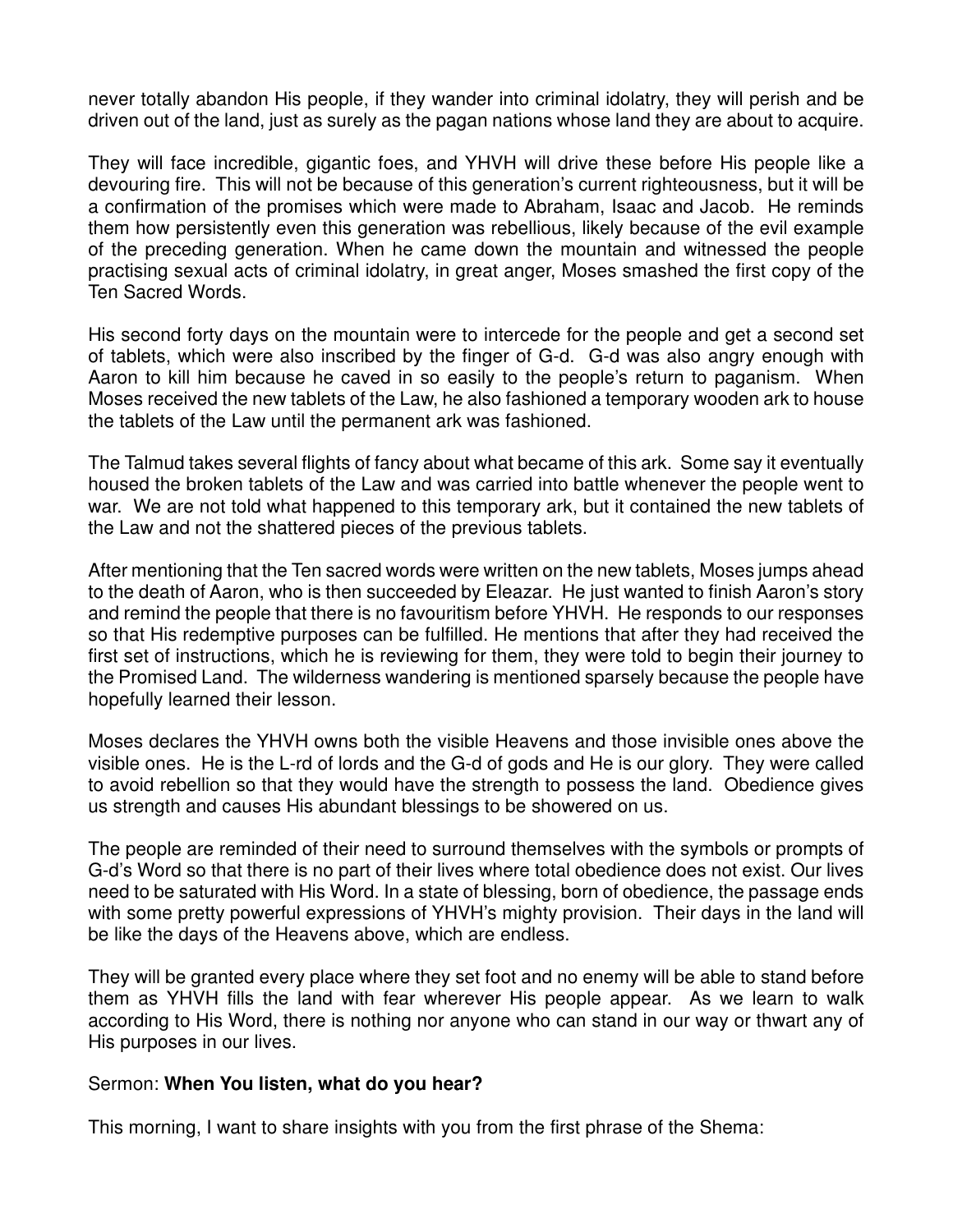## **Shema Yisrael YHVH Elohaynu, YHVH echad** **(Hear Oh Israel, Yahweh is our G-d, Yahweh alone)**

Among some of the tribes of South Africa, when the people understand what you are saying, they say that they can hear you. When they cannot hear you, they are not asking you to repeat your words or to speak louder, they are merely stating that they do not understand you. In discussing a new preacher, the people told their old preacher that they cannot hear this new man. G-d is not asking His people to listen, He is requiring them to understand the most radical religious affirmation that had even been made since the confusion at Babel.

In the midst of all the confusion and pagan idolatry, G-d is not saying that He is some god who has come to compete with other, older gods. He is not even saying that He is the best god among an established group of gods. He is saying that He is the only G-d who has ever existed and that besides Him, there are no other gods. It is a shocking statement to make to a people used to hearing about any number or gods, worshipped by any number of peoples.

In fact, when ancient peoples went to war, they captured the gods of the people they defeated and kept them as captives to their god or gods. The idea that there was only one G-d and that there has always only been one G-d was mind blowing to say the least. So YHVH is requiring His people to make a major paradigm shift away from both the polytheism (many gods) of some of their neighbours and the pantheism (everything is god) of other neighbours.

Each set of pagan gods came with some kind of a creation story which peopled the earth and the heavens with so many major and minor deities that they were almost impossible to count. Among the ancient Greeks, there were three supreme beings who ruled the universe. The earliest Greeks worship Uranus, but when they were conquered by the Mycenaean Greeks, their supreme god, Kronos (Saturn) is said to have defeated Uranus and banished him to the outer darkness. When the Last set of Greeks invaded, their supreme god, Zeus (Jupiter) is said to have defeated Kronos and cast him into the bottomless pit of Tartarus along with all the other Mycenaean gods, who were called the Titans.

It gets worse. You see, many ancient peoples believed that before the first gods came into being, there was this cosmic slime, called chaos, out of which all the gods and all of creation was made. The Romans adopted the Greek religion, but changed most of the names of the gods. Each god controlled an area of creation and the three most important gods ruled the heavens (Zeus or Jupiter), the sea (Poseidon or Neptune) and the underground land of the dead (Hades or Pluto). The Greeks forced the worship of their gods on the people they conquered, but they did not have a concept that there was really only one G-d.

The Hindus and the Germans came close to the idea of one supreme god, but even they felt that various lessor gods were either manifestations of the Supreme being or in some way his servants. He was called Om among the Hindus and Allfather among the Nordic peoples. YHVH was clearly stating a very radical concept which the ancient peoples would struggle to grasp. He wanted His people to acknowledge that there was really only one G-d, who was creator of all things and did not crawl out of some primeval slime. No other gods exist.

It took the people a while to become truly convinced monotheists and for many generations our people did not get it that there has always only been one G-d and that pledging allegiance to any other god was a criminal act and a gross betrayal of who G-d said that He was. There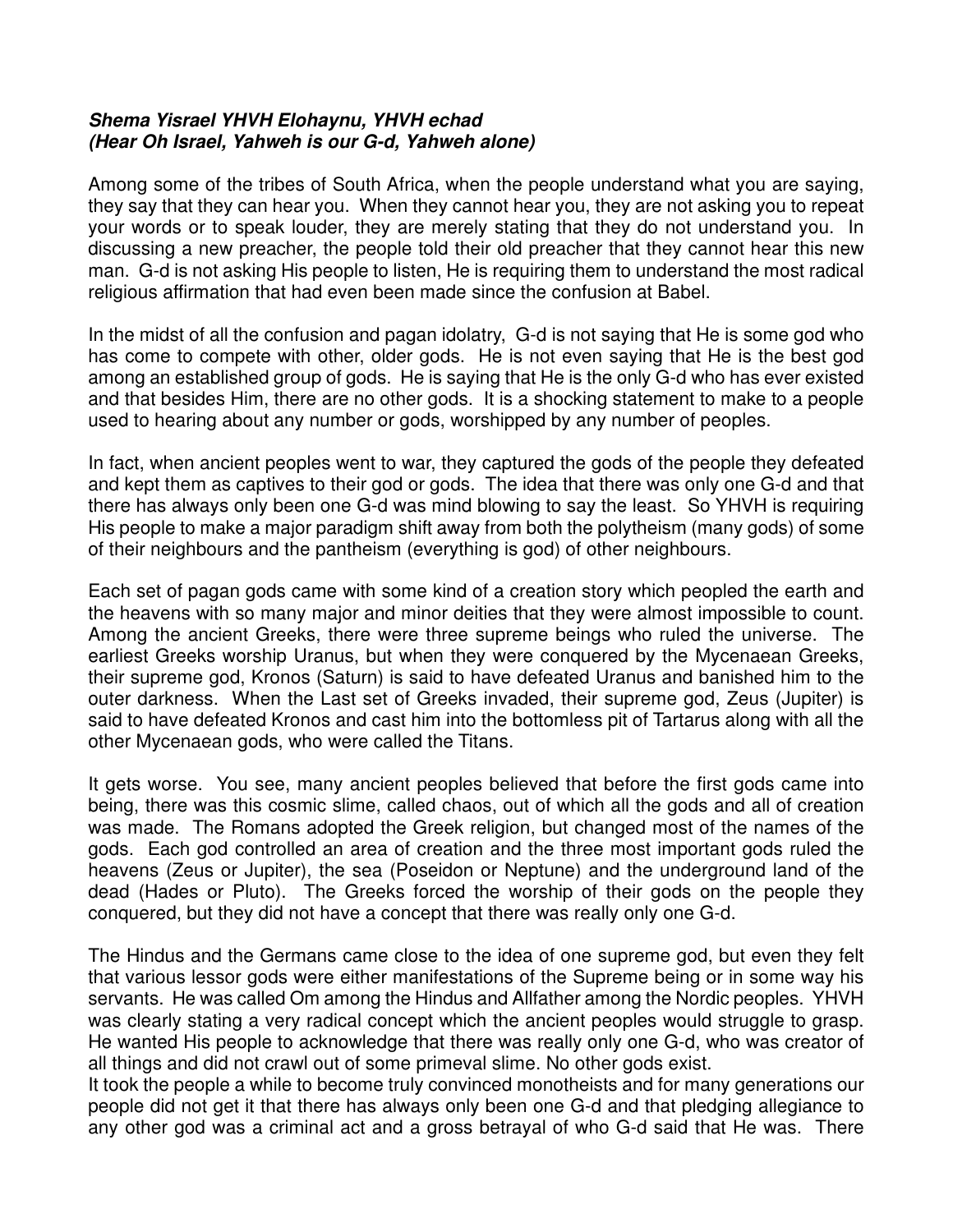have been some attempts at monotheism over the centuries, but at best they mostly claimed there was one god above all other gods and not that all of the other gods were not real. The Apostle Paul called them demons because they had deceived the people into worshipping them, while none of them possessed the power and eternity of G-d. They were lies.

When you listen to who G-d says He is, what do you hear? I have studied mythology since I was very young and I have always seen a connection between the saints and angels which the Catholic and Orthodox churches revere and the pagan belief in many gods. The Catholic church has many patron saints who control various aspects of nature and each European country has their own special saint which protects and provides for them. For France and Quebec it is the Virgin Mary. For England, it is Saint George and for Scotland it is Saint Andrew. Wales reveres Saint David and Ireland is under the protection of Saint Patrick.

Most Catholic and Orthodox churches are full of statues of various Saints, but they say they do not worship them, they say that they venerate them and pray through them to get a better access to G-d. When we first went to Quebec, my son was very young and when we were visiting the main church in Baie Comeau, he said:" Dad, lets get out of here, it is full of idols."

Talmudic Jews and Muslims also have a large group of saints or holy people that are believed to be helpful when people call upon them and ask for their help. It is really a functional form of polytheism and idolatry because all the saints and the true holy people are asleep and can only influence the lives of living believers through their example. Nothing more.

Some believers ascribe semi divine powers to Satan and treat him like some kind of fallen god who still has some cosmic powers. This is not true. Lucifer is a Latin term which rightly refers to our Messiah and which means either the morning star or the light bearer. It is wrongly applied to the enemy. He was never G-d's right hand man who rebelled and had to be violently expelled from Heaven. He was never Yeshua's brother.

He is fallen angel or messenger but has never had any characteristics of divinity. There has only even been one G-d and it is wrong to populate the universe with powerful beings who are semi divine and who can help us with specific problems. Among the Catholic saints, though, my favourite patron Saint is Saint Jude. He is the patron Saint of lost causes.

YHVH alone possesses divinity and He alone is worthy of praise and worship. All other gods who have been worshipped throughout history were never truly gods and where either made up beings or devils trying to steal worship away from the only Being worthy of worship, YHVH. This is not an easy concept for former polytheists (many gods) or pantheists (everything is god) to understand and many bad spiritual habits are hard to break.

In prayer we speak to G-d and to G-d alone. I have heard enthusiastic believers address Satan in prayer, as part of either an exorcism or of a deliverance from demonic oppression. We should only ever address our prayers to G-d and get weaned away from a belief in many gods. Once we realize that there has only ever been one G-d, we are set free to offer Him our complete, undivided devotion. Satan is only to be rebuked and resisted.

Philosophers and many who challenge our belief in only one G-d, wonder how we can be so certain that ours is the true G-d and that all other religious systems are false. This is something believers have struggled with over the centuries, but our understanding that there is and always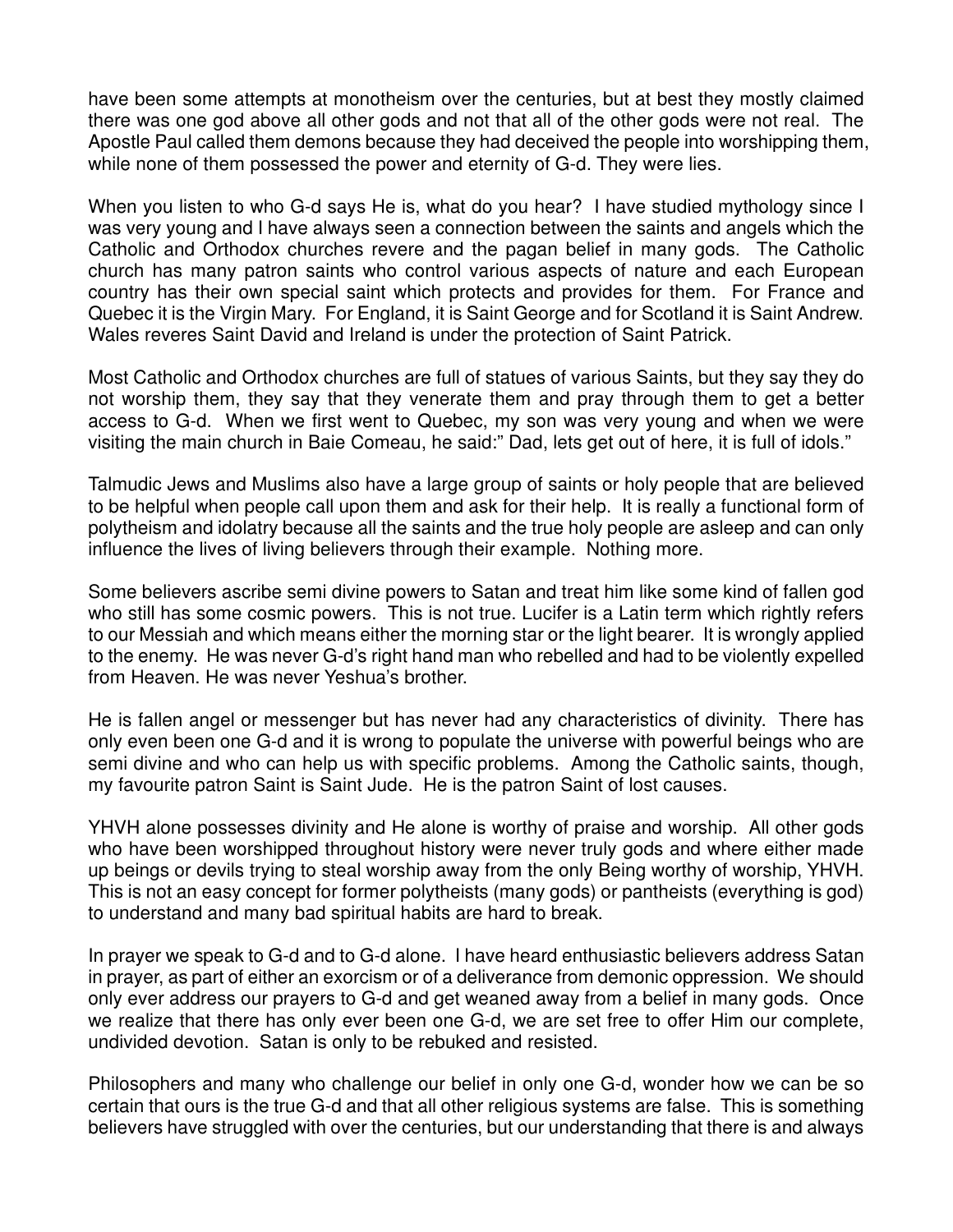has only been one G-d, does not run counter to anything we can observe in the universe and there is no contradiction between the G-d we believe in and the universe which He created. We are not saying that other religious people are evil, just deceived.

Israel had to come to the understanding that there has only ever been one G-d who is nothing like the strange and gruesome gods which the pagan nations worship. There is one further realization that our people needed to make as they prepared to enter the Promised Land. Not only is there only one G-d, but this same Creator G-d is our G-d. He chose the Jewish people as His special people and He wants us to choose Him and serve Him with gratitude and awe.

He chose the Jewish people so that people would understand that they need to choose Him and not make up extravagant rituals which have to be performed in order to relate to our G-d and somehow hypnotize Him to get Him to do their bidding. Tabernacle worship is both majestic and quite straight forward. It has none of the incredibly complicated rituals that many pagans use in order to serve their gods and to gain their favour.

He is not just the G-d of the Jews. He is the G-d of all the nations and generations of mankind, even though after the scattering of Babel, a great deal of confusion crept into the various pagan religions of the world. Each people group had at least a partial understanding of G-d which they modified and added to, until the simple truths they had at Babel were transformed into the confusion and contradictions of the various religions which have unconsciously or consciously twisted the simple truths of G-d into the elaborate nonsense which darkens our world. There is nothing grotesque or disgusting about YHVH.

G-d's choice of Israel was redemptive and He wants to weave back the scattered and lost children of Adam and Eve back into the truth which our first ancestors possessed. Both generations of Israel had seen the mighty hand of YHVH perform mighty deeds as mighty Egypt was brought to her knees, watching their gods be defeated by the G-d of the Hebrews. The signs and wonders He showed His people was not so much an attempt to get them to believe, as it was a demonstration of His love and faithfulness. He is never a circus performer.

When Israel realizes that the only true G-d is the G-d that they are serving, it makes their devotion both humble and even a little joyful. YHVH is the only G-d and even though we have got no special status which would make us worthy of this love, He loves us and wants to lead us out of all and any forms of spiritual darkness. He wants us to shine like a salty beacon to the nations and even if it is not part of our mission to turn all the nations into Jews and absorb all the nations and generations of this world into Israel, we want to keep on proclaiming the truth that there is only one G-d and that He is our G-d.

The heathen may rage against us and mock us and try to pull us away from our G-d, but once we understand that there is only one G-d, getting pulled away from this G-d is the highest spiritual folly. Slightly over half of our world believes in the G-d of Abraham, Isaac and Jacob, but they do not all agree that He is the G-d of Israel, before He is the G-d of the nations. Jewish people have always engaged with pagans and have never been shy about our belief that there is only one G-d and that He is our G-d. This is not out of arrogance or out of some kind of spiritual racism, but it is part of the redemptive purposes of G-d for us to be a beacon and have all the world blessed in us and our truth about G-d.

When it comes to the divine nature of G-d, the Shema uses an interesting word: "Echad". Echad does not teach that there is more than one G-d, but it does say that our singular G-d is also a plural singularity and a composite unity. The triune nature of G-d is not something which